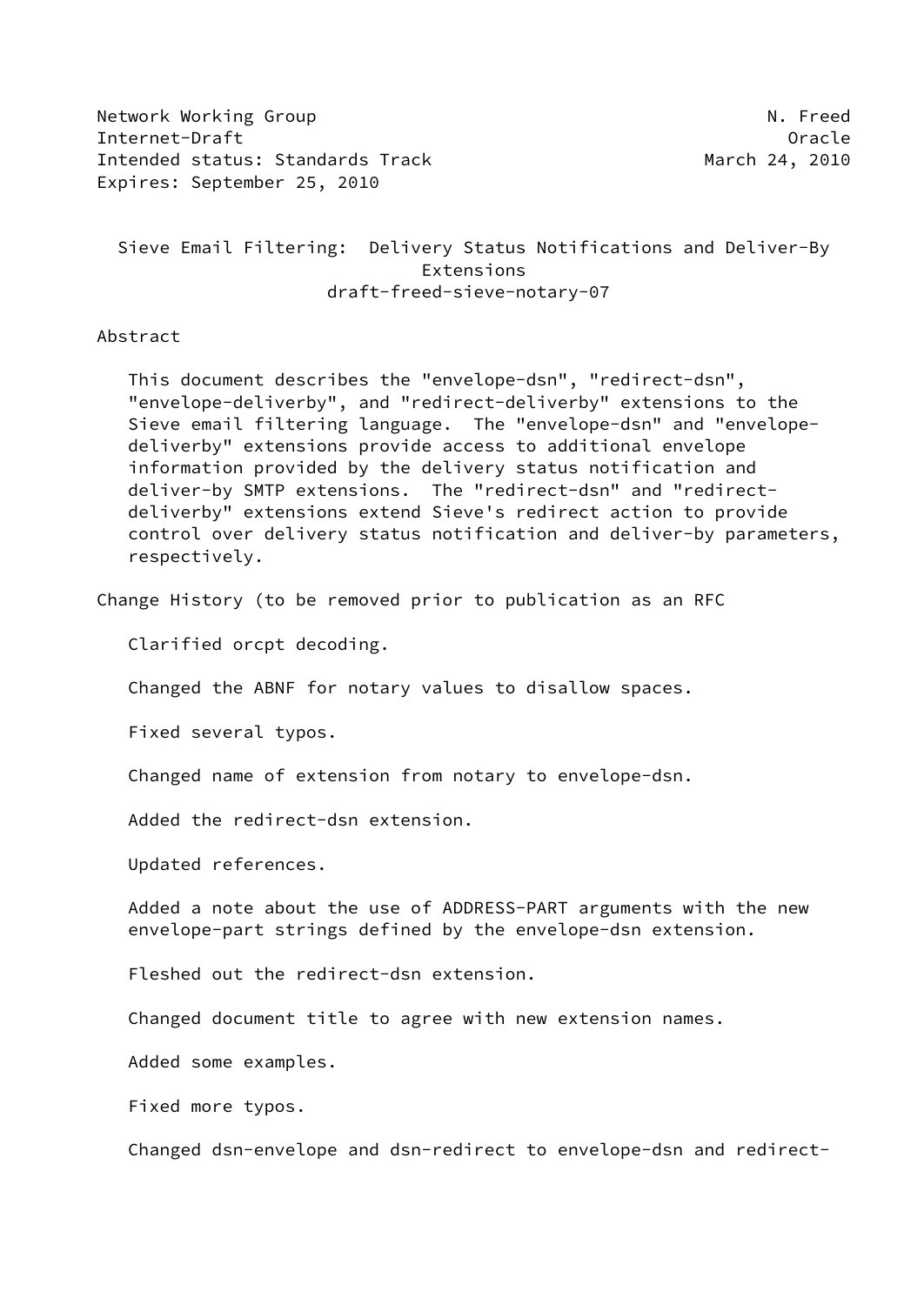Internet-Draft Sieve DSN and Deliver-By Extensions March 2010

dsn, respectively.

Added a redirect-dsn example.

Added the two deliver-by extensions.

Status of this Memo

 This Internet-Draft is submitted to IETF in full conformance with the provisions of [BCP 78](https://datatracker.ietf.org/doc/pdf/bcp78) and [BCP 79](https://datatracker.ietf.org/doc/pdf/bcp79).

 Internet-Drafts are working documents of the Internet Engineering Task Force (IETF), its areas, and its working groups. Note that other groups may also distribute working documents as Internet- Drafts.

 Internet-Drafts are draft documents valid for a maximum of six months and may be updated, replaced, or obsoleted by other documents at any time. It is inappropriate to use Internet-Drafts as reference material or to cite them other than as "work in progress."

 The list of current Internet-Drafts can be accessed at <http://www.ietf.org/ietf/1id-abstracts.txt>.

 The list of Internet-Draft Shadow Directories can be accessed at <http://www.ietf.org/shadow.html>.

This Internet-Draft will expire on September 25, 2010.

Copyright Notice

 Copyright (c) 2010 IETF Trust and the persons identified as the document authors. All rights reserved.

This document is subject to **[BCP 78](https://datatracker.ietf.org/doc/pdf/bcp78)** and the IETF Trust's Legal Provisions Relating to IETF Documents [\(http://trustee.ietf.org/license-info](http://trustee.ietf.org/license-info)) in effect on the date of publication of this document. Please review these documents carefully, as they describe your rights and restrictions with respect to this document. Code Components extracted from this document must include Simplified BSD License text as described in Section 4.e of the Trust Legal Provisions and are provided without warranty as described in the BSD License.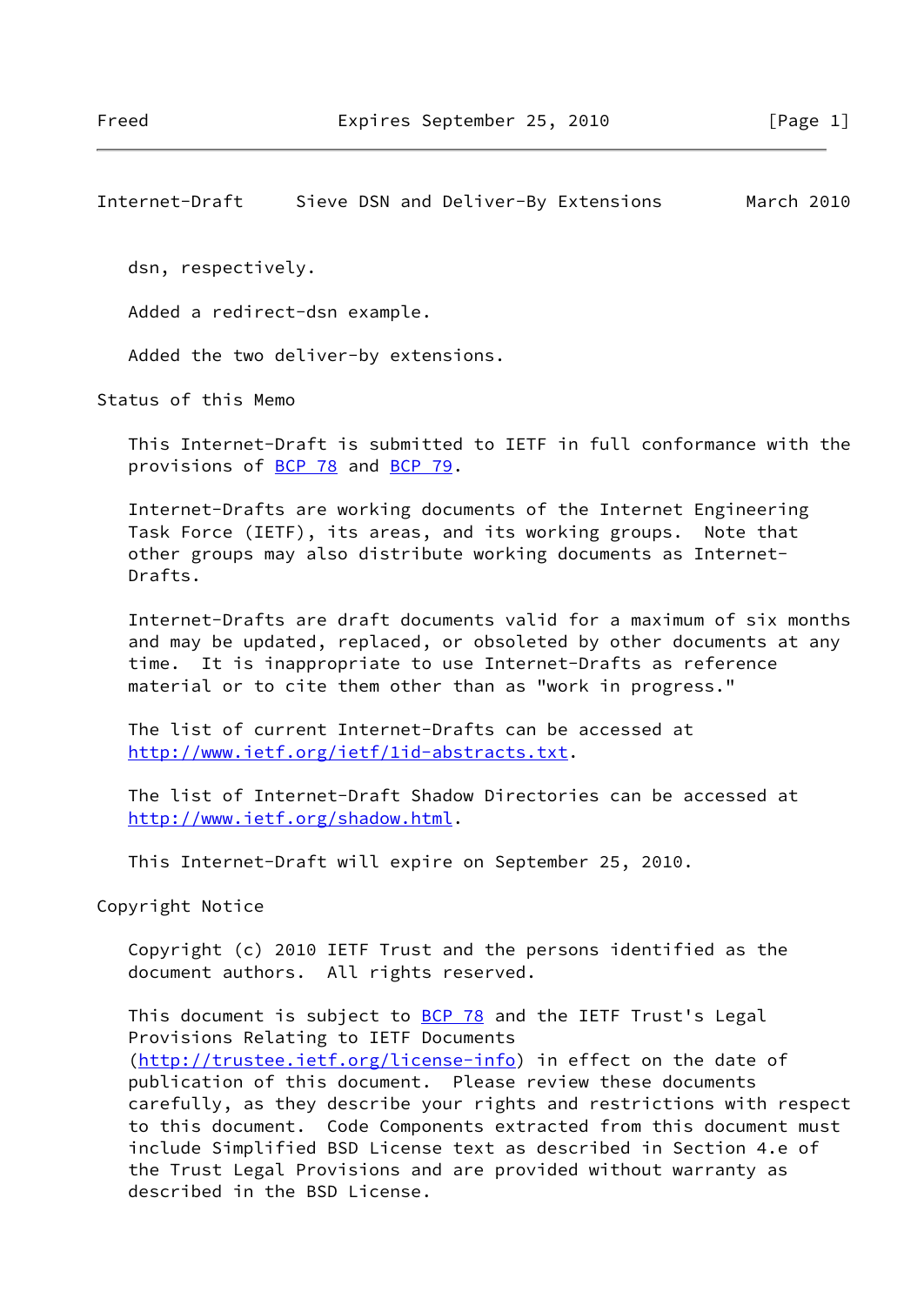#### <span id="page-2-0"></span>[1](#page-2-0). Introduction

Sieve [[RFC5228](https://datatracker.ietf.org/doc/pdf/rfc5228)] is a language for filtering email messages at or

| Freed |  | Expires September 25, 2010 |  |  | [Page 2] |  |  |
|-------|--|----------------------------|--|--|----------|--|--|
|-------|--|----------------------------|--|--|----------|--|--|

Internet-Draft Sieve DSN and Deliver-By Extensions March 2010

 around the time of final delivery. It is designed to be implementable on either a mail client or mail server. It is suitable for running on a mail server where users may not be allowed to execute arbitrary programs, such as on black box Internet Message Access Protocol [\[RFC3501](https://datatracker.ietf.org/doc/pdf/rfc3501)] servers, as it has no user-controlled loops or the ability to run external programs.

 The base sieve specification defines the envelope extension and test to access information in the message envelope. Only information available in regular SMTP [[RFC5321](https://datatracker.ietf.org/doc/pdf/rfc5321)] is provided; additional information added to the SMTP envelope by SMTP extensions cannot be accessed.

 The "envelope-dsn" extension extends the envelope test to allow access to the additional envelope fields defined by the SMTP extension for delivery status notification specified in [RFC 3461](https://datatracker.ietf.org/doc/pdf/rfc3461) [\[RFC3461](https://datatracker.ietf.org/doc/pdf/rfc3461)]. The "envelope-deliverby" extension extends the envelope test to allow access to the additional envelope fields defined by the deliver-by SMTP extension defined in [\[RFC2852](https://datatracker.ietf.org/doc/pdf/rfc2852)].

 The base sieve specification also defines the redirect action which sends the message to a different address. Redirect only allows specification of the new recipient address. The "redirect-dsn" extension extends redirect to allow specification of some fields defined by the delivery status notification SMTP extension. "redirect-deliverby" in turn provides the ability to set a time limit for delivery as specified in [RFC 2852](https://datatracker.ietf.org/doc/pdf/rfc2852) [[RFC2852](https://datatracker.ietf.org/doc/pdf/rfc2852)].

#### <span id="page-2-1"></span>[2](#page-2-1). Conventions used in this document

 The key words "MUST", "MUST NOT", "REQUIRED", "SHALL", "SHALL NOT", "SHOULD", "SHOULD NOT", "RECOMMENDED", "MAY", and "OPTIONAL" in this document are to be interpreted as described in [\[RFC2119](https://datatracker.ietf.org/doc/pdf/rfc2119)].

The terms used to describe the various components of the Sieve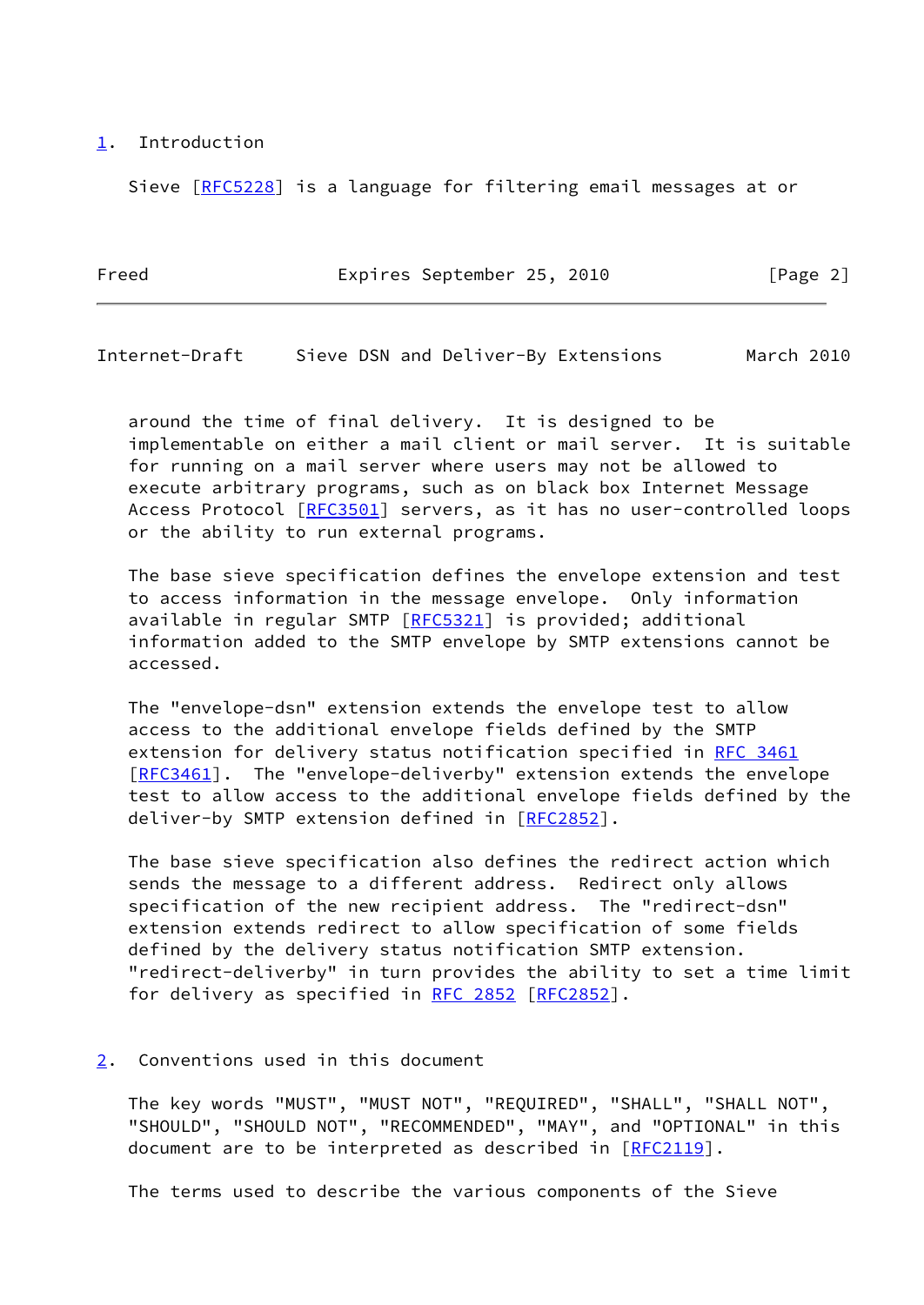language are taken from Section [1.1 of \[RFC5228\]](https://datatracker.ietf.org/doc/pdf/rfc5228#section-1.1).

 This document uses the ABNF notation specified in [[RFC5234](https://datatracker.ietf.org/doc/pdf/rfc5234)], and refers to the ABNF productions notify-esmtp-value defined in [Section](https://datatracker.ietf.org/doc/pdf/rfc3461#section-4.1) [4.1 of \[RFC3461\]](https://datatracker.ietf.org/doc/pdf/rfc3461#section-4.1).

<span id="page-3-0"></span>[3](#page-3-0). Capability Identifier

 The capability strings associated with the extensions defined in this document are "envelope-dsn", "redirect-dsn", "envelope-deliverby", and "redirect-deliverby".

| Freed | Expires September 25, 2010 | [Page 3] |
|-------|----------------------------|----------|
|-------|----------------------------|----------|

Internet-Draft Sieve DSN and Deliver-By Extensions March 2010

<span id="page-3-1"></span>[4](#page-3-1). Envelope-dsn Extension

 The "envelope-dsn" extension does not define any new tests or actions, rather, it adds four values to the list of possible (case insensitive) envelope-part strings defined in [Section](https://datatracker.ietf.org/doc/pdf/rfc5228#section-5.4) 5.4 of  [\[RFC5228\]](https://datatracker.ietf.org/doc/pdf/rfc5228#section-5.4):

- notify Match the list of notification conditions, or NOTIFY values, associated with the TO address used in the SMTP RCPT TO command that resulted in this message getting delivered to this user. More than one notification condition can be in effect at once; each condition that is in effect is tested separately and any match causes the test to succeed. The syntax and semantics of the NOTIFY parameter are defined in Section [4.1 of RFC 3461](https://datatracker.ietf.org/doc/pdf/rfc3461#section-4.1) [[RFC3461\]](https://datatracker.ietf.org/doc/pdf/rfc3461) . Currently the possible notification condition values are "NEVER", "SUCCESS", "FAILURE" and "DELAY". Note that the value "NEVER" cannot be combined with any other value.
- orcpt Match the original recipient, or ORCPT, value associated with the TO address used in the SMTP RCPT TO command that resulted in this message getting delivered to this user, with xtext encoding removed. The syntax and semantics of the ORCPT parameter are defined in **Section [4.2 of RFC 3461](https://datatracker.ietf.org/doc/pdf/rfc3461#section-4.2)** [[RFC3461](https://datatracker.ietf.org/doc/pdf/rfc3461)].
- ret Match the return of content, or RET, value given in the SMTP MAIL FROM command. The syntax and semantics of the RET parameter are defined in **Section [4.3 of RFC 3461](https://datatracker.ietf.org/doc/pdf/rfc3461#section-4.3)** [[RFC3461](https://datatracker.ietf.org/doc/pdf/rfc3461)]. Currently the possible return of content values are "FULL" and "HDRS".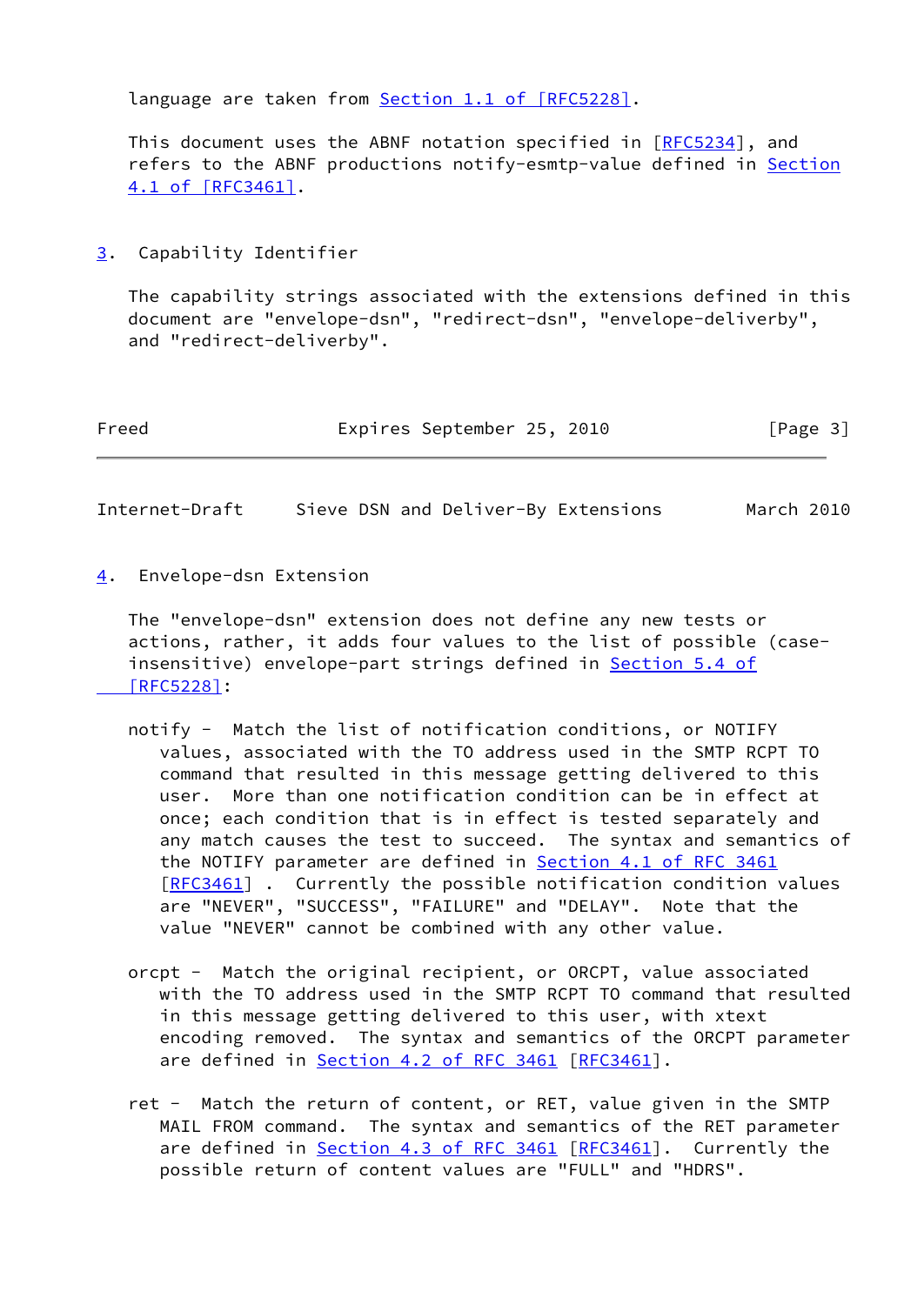envid - Match the envelope identifier, or ENVID, value in decoded form given in the SMTP MAIL FROM command. The syntax and semantics of the ENVID parameter are defined in Section 4.4 of [RFC](https://datatracker.ietf.org/doc/pdf/rfc3461) [3461 \[RFC3461](https://datatracker.ietf.org/doc/pdf/rfc3461)].

 All of these tests fail unconditionally if the specified envelope parameter does not exist for the current message or recipient.

 The envelope test's ADDRESS-PART argument assumes the string being tested has the syntax of an email address. None of the new envelope parts defined here have address syntax, accordingly, it is an error to specify an ADDRESS-PART argument in conjunction with these new envelope parts.

The "relational" extension [[RFC5231\]](https://datatracker.ietf.org/doc/pdf/rfc5231) adds a match type called ":count". The count of an envelope test with an envelope-part of "orcpt", "ret", and "envid" is 1 if the corresponding SMTP parameter is present and 0 otherwise. The count of an envelope test with an envelope-part of "notify" is equal to the number of notification

| Freed | Expires September 25, 2010 |  | [Page 4] |  |
|-------|----------------------------|--|----------|--|
|       |                            |  |          |  |

Internet-Draft Sieve DSN and Deliver-By Extensions March 2010

conditions specified and 0 if the NOTIFY parameter is not present.

<span id="page-4-0"></span>[4.1](#page-4-0). Examples

 The fact that the NOTIFY envelope parameter is multivalued and the notify envelope-part turns this into a list of values makes it easy to check to see if a given value is present without having to worry about other values:

require ["envelope", "envelope-dsn"];

 # Check whether SUCCESS notifications were requested, # irrespective of any other requests that were made if envelope "notify" "SUCCESS" { # do whatever }

 Checking to see if a given request is the only one present is a little trickier, however:

require ["envelope", "envelope-dsn", "relational",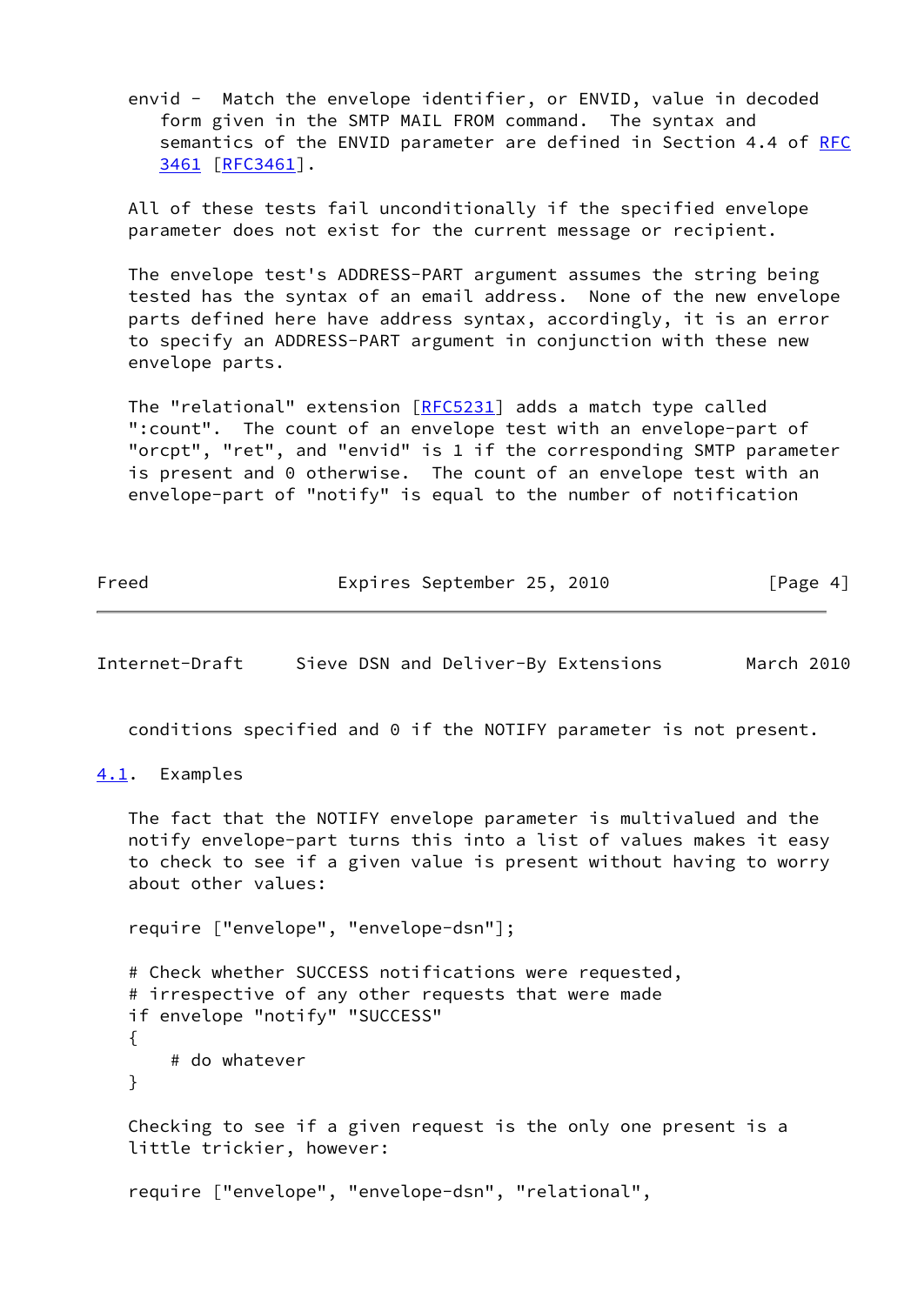```
 "comparator-i;ascii-numeric"];
    # Check whether only FAILURE notifications were requested
   if allof ( envelope "notify" "FAILURE",
               envelope :comparator "i;ascii-numeric"
                         :count "eq" "notify" "1"
\overline{\phantom{a}} {
        # do whatever
    }
   The orcpt envelope-part always contains an address type indicator
   prefix in addition to an address, which must be taken into account in
   any tests:
    require ["envelope", "envelope-dsn"];
    # See if the orcpt is an RFC822 address in the example.com
    # domain
   if envelope :matches "orcpt" "rfc822;*@example.com"
   {
        # do whatever
    }
```

| Expires September 25, 2010<br>Freed | [Page 5] |
|-------------------------------------|----------|
|-------------------------------------|----------|

Internet-Draft Sieve DSN and Deliver-By Extensions March 2010

<span id="page-5-0"></span>[5](#page-5-0). Envelope-deliverby Extension

 The "envelope-deliverby" extension does not define any new tests or actions, rather, it adds three values to the list of possible (case- insensitive) envelope-part strings defined in [Section](https://datatracker.ietf.org/doc/pdf/rfc5228#section-5.4) 5.4 of [RFC5228]. These new envelope parts are defined in [Section](https://datatracker.ietf.org/doc/pdf/rfc2852#section-5) 5 of  [\[RFC2852\]](https://datatracker.ietf.org/doc/pdf/rfc2852#section-5).

 bytime - Match the initial integer part of the deliver-by extension's BY parameter specified in the SMTP MAIL FROM command.

 bymode - Match a string computed from the by-mode part of the deliver-by extension's BY parameter. The possible values are "notify" and "return", which correspond to the BY parameter mode specifier characters "N" and "R" respectively.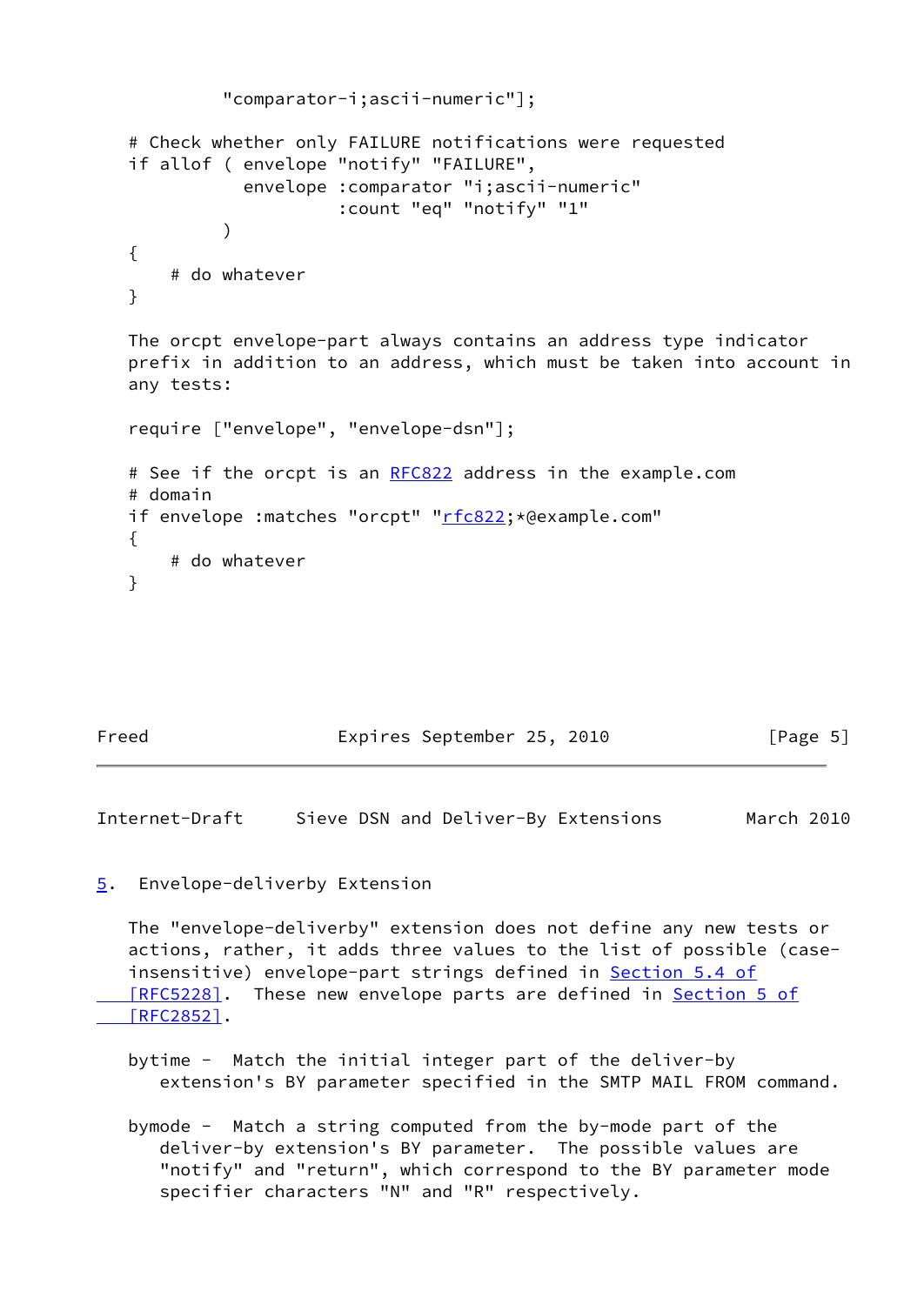bytrace - Match the trace modifier computed from the by-trace modifier on the deliver-by extension's BY parameter. The possible values are "trace" and "" (the empty string). These values correspond to the presence or absence of the by-trace "T" modifier respectively.

 All of these tests fail unconditionally if the BY SMTP MAIL FROM parameter does not exist for the current message or recipient.

 The envelope test's ADDRESS-PART argument assumes the string being tested has the syntax of an email address. None of the new envelope parts defined here have address syntax, accordingly, it is an error to specify an ADDRESS-PART argument in conjunction with these new envelope parts.

The "relational" extension [[RFC5231\]](https://datatracker.ietf.org/doc/pdf/rfc5231) adds a match type called ":count". The count of an envelope test with an envelope-part of "bytime", "bymode", and "bytrace" is 1 if the BY parameter is present and 0 otherwise.

 It should be noted that the deliver-by by-time is decremented as the message passes through the transport infrastructure. Accordingly, it is not possible to tell what the message originator set the value to, only the amount of time remaining at the moment the sieve is run.

### <span id="page-6-0"></span>[5.1](#page-6-0). Example

 As noted above, this extension does not provide access to the originator's initial by-time setting for the simple reason that this information is not part of the envelope. It can, however, be used to check and see if the message was delivered within the alloted time.

| Freed             | Expires September 25, 2010                                                                                                                    | $\lceil \text{Page } 6 \rceil$ |
|-------------------|-----------------------------------------------------------------------------------------------------------------------------------------------|--------------------------------|
| Internet-Draft    | Sieve DSN and Deliver-By Extensions                                                                                                           | March 2010                     |
|                   | require ["envelope", "envelope-deliverby", "relational",<br>"comparator-i;ascii-numeric"];                                                    |                                |
| # the originator. | # Check to see if this message didn't make it in the time alloted by<br>if envelope : value "eq" : comparator "i; ascii-numeric" "bytime" "0" |                                |
| # do whatever     |                                                                                                                                               |                                |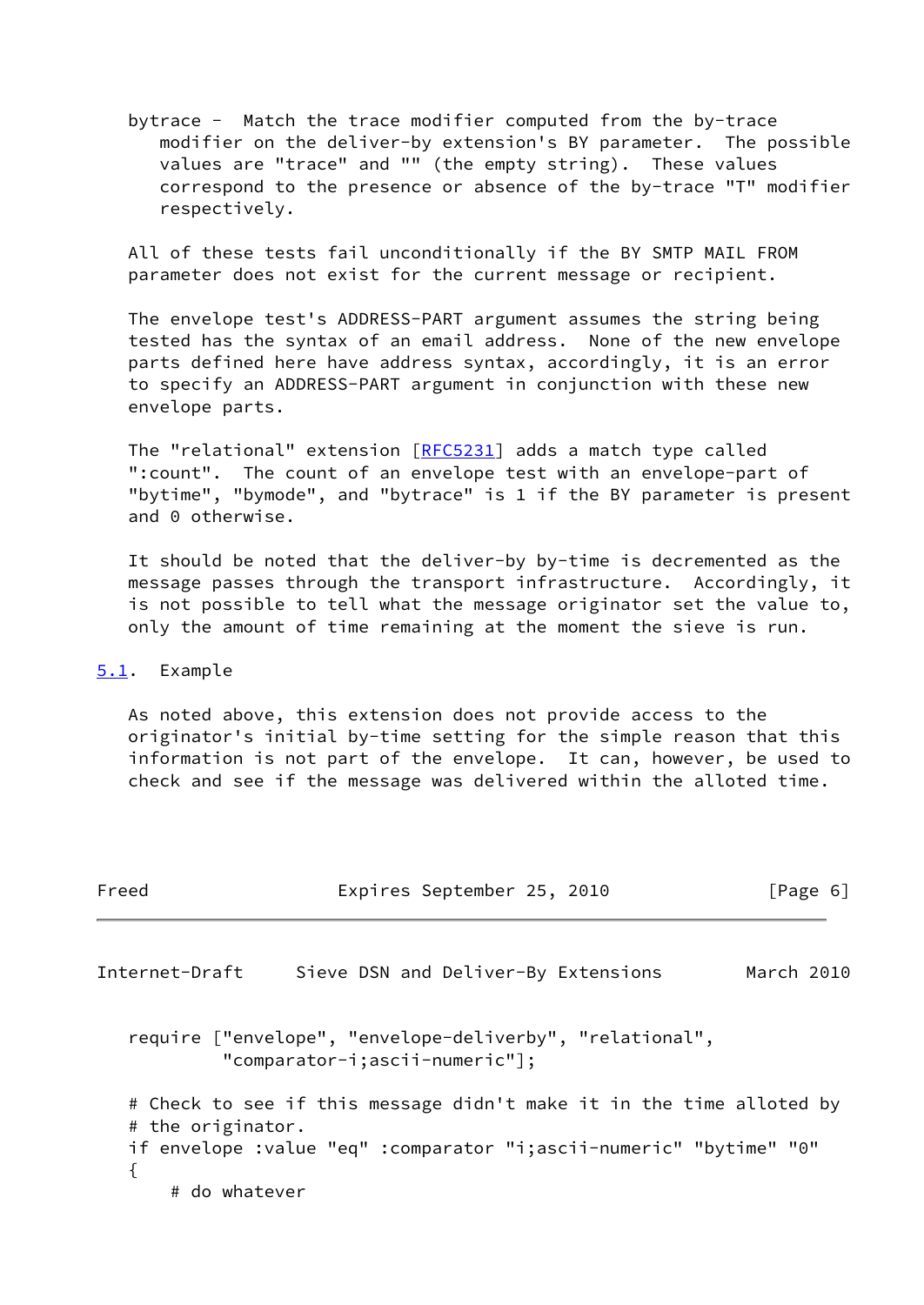<span id="page-7-0"></span>[6](#page-7-0). redirect-dsn extension

```
 The "redirect-dsn" extension does not define any new tests or
 actions, rather, it adds two new arguments, NOTIFY and RET, to the
4.2 of [RFC5228]. This updates
 the usage description for redirect to:
\GammaUsage: redirect [:notify "value"] [:ret "FULL"|"HDRS"]
                  <address: string>
 The syntax for the NOTIFY and RET arguments are:
 NOTIFY = ":notify" notify-value
 notify-value = DQUOTE ("NEVER" / notify-esmtp-list) DQUOTE
notify-esmtp-list = notify-list-element *(", " notify-list-element) RET = ":ret" ret-value
 ret-value = DQUOTE ("FULL" / "HDRS") DQUOTE
```
The notify-list-element production is defined in [Section](https://datatracker.ietf.org/doc/pdf/rfc3461#section-4.1) 4.1 of  $[REC3461]$ .

 When these arguments are specified, they set the corresponding NOTIFY ESMTP RCPT TO and RET ESMTP MAIL FROM parameters, respectively. These arguments are only honored if the delivery status notification (DSN) ESMTP extension is available. When the DSN extension is not available, these arguments MUST be ignored and MUST NOT cause an error.

## <span id="page-7-1"></span>[6.1](#page-7-1). Example

 One possible use of :notify on redirect is to combine the copy extension [[RFC3894](https://datatracker.ietf.org/doc/pdf/rfc3894)] with the ability to suppress nondelivery notifications to generate a private copy of selected messages with no side effects or error notifications:

| Freed |  | Expires September 25, 2010 |  |  |  | [Page 7] |  |
|-------|--|----------------------------|--|--|--|----------|--|
|-------|--|----------------------------|--|--|--|----------|--|

Internet-Draft Sieve DSN and Deliver-By Extensions March 2010

require ["copy", "redirect-dsn"];

}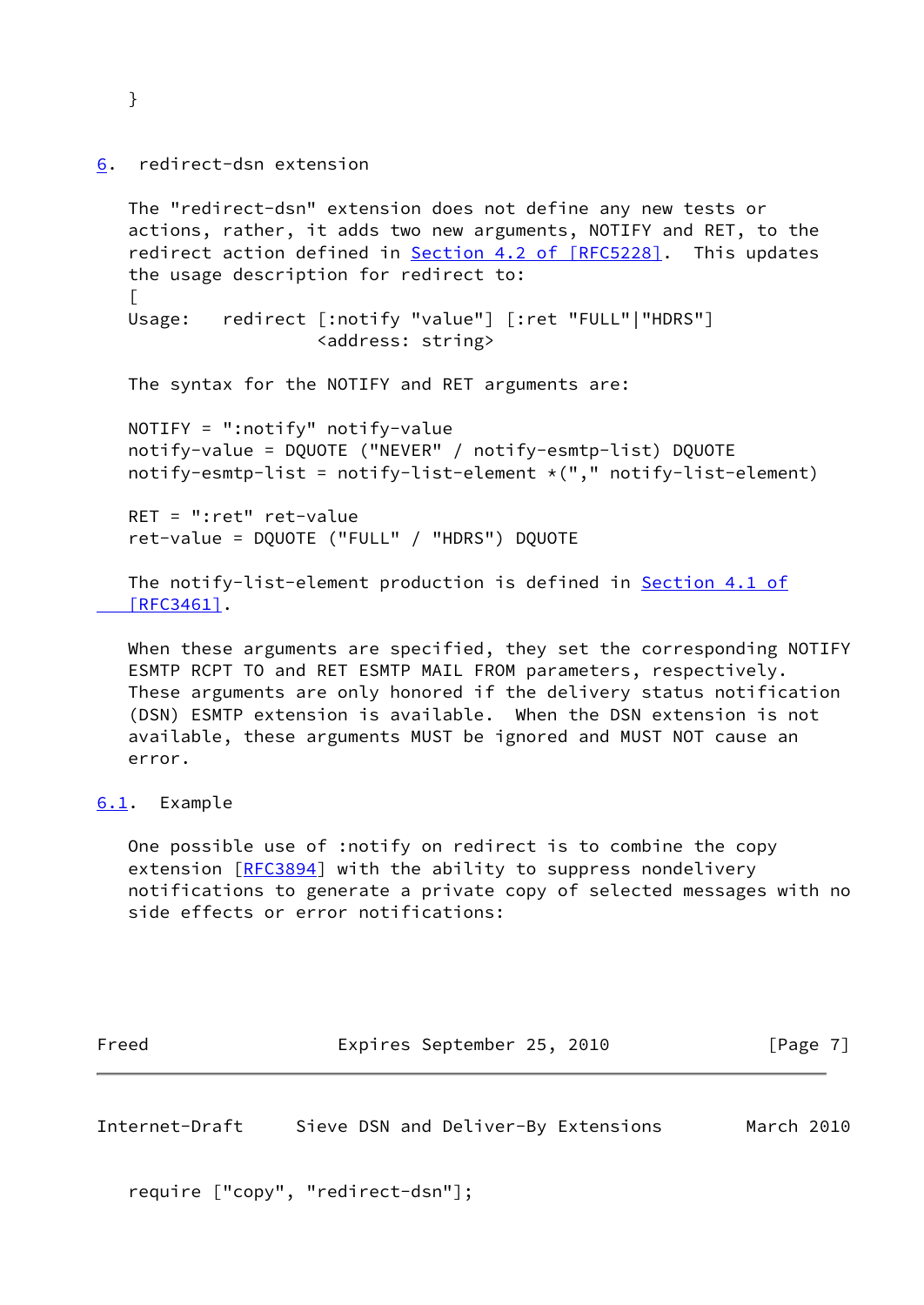```
 # Make a private copy of messages from user@example.com
 if address "from" "user@example.com"
 {
     redirect :copy :notify "NEVER" "elsewhere@example.com";
 }
```
# <span id="page-8-0"></span>[7](#page-8-0). redirect-deliverby extension

 The "redirect-deliverby" extension does not define any new tests or actions, rather, it adds three new arguments, BYTIME, BYMODE, and BYTRACE, to the redirect action defined in Section [4.2 of \[RFC5228\].](https://datatracker.ietf.org/doc/pdf/rfc5228#section-4.2) This updates the usage description for redirect to:  $\Box$ Usage: redirect [:bytime <limit: number> [:bymode "notify"|"return"] [:bytrace]] <address: string>

 :bytime specifies the number of seconds within which the message should be delivered. :bymode specifies whether a notification should be sent or the message simply returned if the time limit is exceeded. The default is "return" if :bymode is not specified. See The semantics of delivery time limits are specified and discussed at length in [[RFC2852](https://datatracker.ietf.org/doc/pdf/rfc2852)].

It is an error to specify :bymode and :bytrace without :bytime.

 When these arguments are specified, they are used to construct the corresponding BY ESMTP MAIL FROM parameter. The :bytime value becomes the by-time, the :bymode becomes the by-mode value, and :bytrace sets the by-trace modifier. If the deliver-by extension is unavailable, the handling of reredirected message MUST conform to the semantics specified in [\[RFC2852\] section](https://datatracker.ietf.org/doc/pdf/rfc2852#section-4.1.4) 4.1.4 for relaying to a server that does not support the deliver-by SMTP extension.

## <span id="page-8-1"></span>[7.1](#page-8-1). Example

 The obvious use of "redirect-deliverby" is to specify a limit on delivery attempts for a redirected message:

require ["copy", "redirect-deliverby"];

```
 # Send a copy to my cell phone, time out after 10 minutes
 if address "from" "user@example.com"
 {
```
redirect :copy :bytime 600 "cellphone@example.com";

Freed Expires September 25, 2010 [Page 8]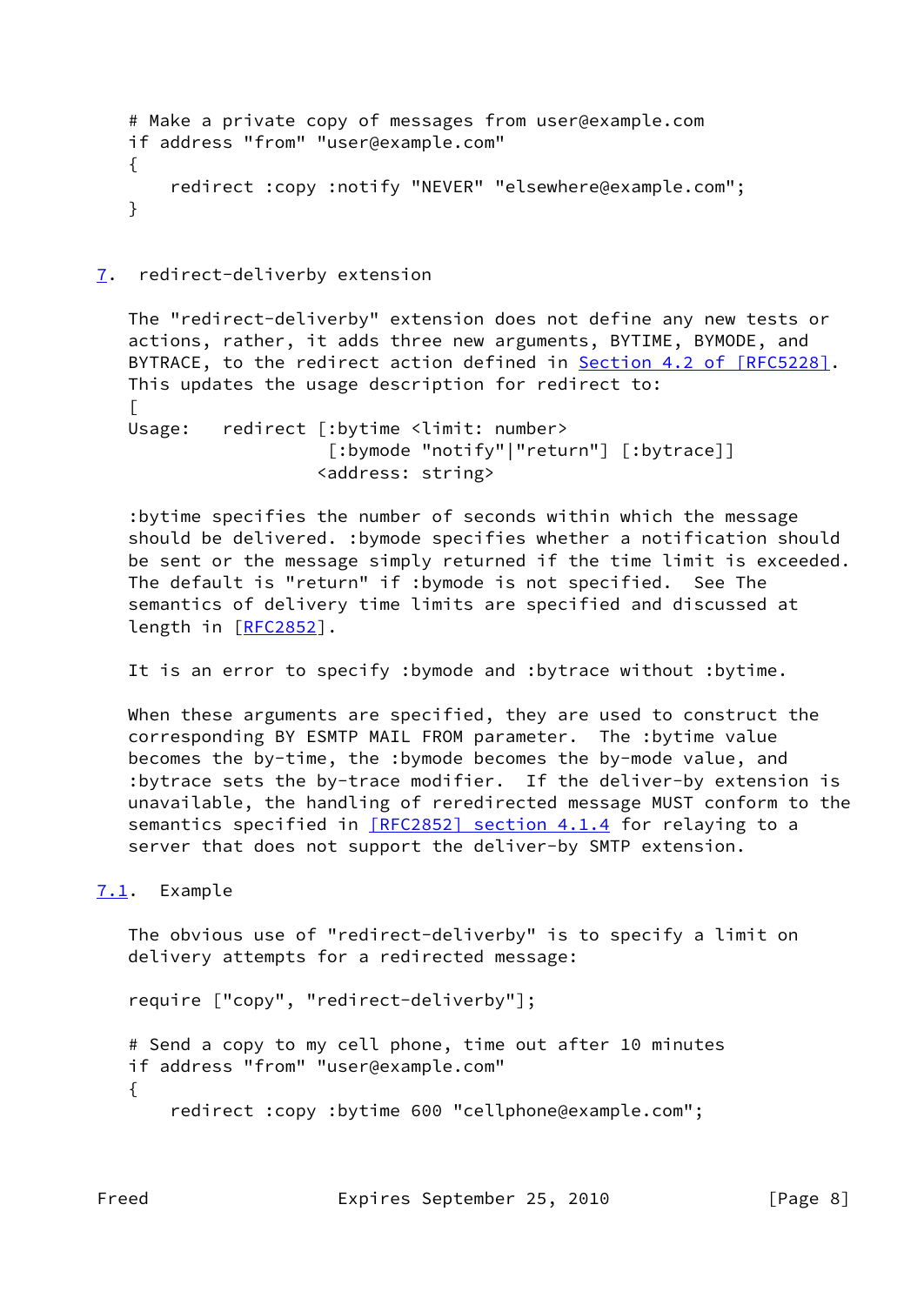}

<span id="page-9-0"></span>[8](#page-9-0). Security Considerations

 The envelope-dsn and envelope-deliverby extensions provide access to additional message envelope information. This is not believed to raise any additional security issues beyond those for the Sieve "envelope" test.

 The redirect-dsn extension allows specification of the delivery status notification's NOTIFY parameter which can cause the generation of notification messages that might otherwise not be generated, especially if notification in the event of successful delivery is required. Sites which limit the ability to request success notifications will also need to restrict the ability to request them using the redirect-dsn extension.

 Similarly, the redirect-deliverby extension is used to control how long the transport infrastructure will continue to attempt to deliver a message before giving up, which could result in the generation of additional notification messages. While the underlying Deliver-By extension does have a minimum by-time limit, sites may wish to impose additional limits on the minimum by-time allowed in a redirect action.

 All of the security considerations given in the base Sieve specification also apply to this extension.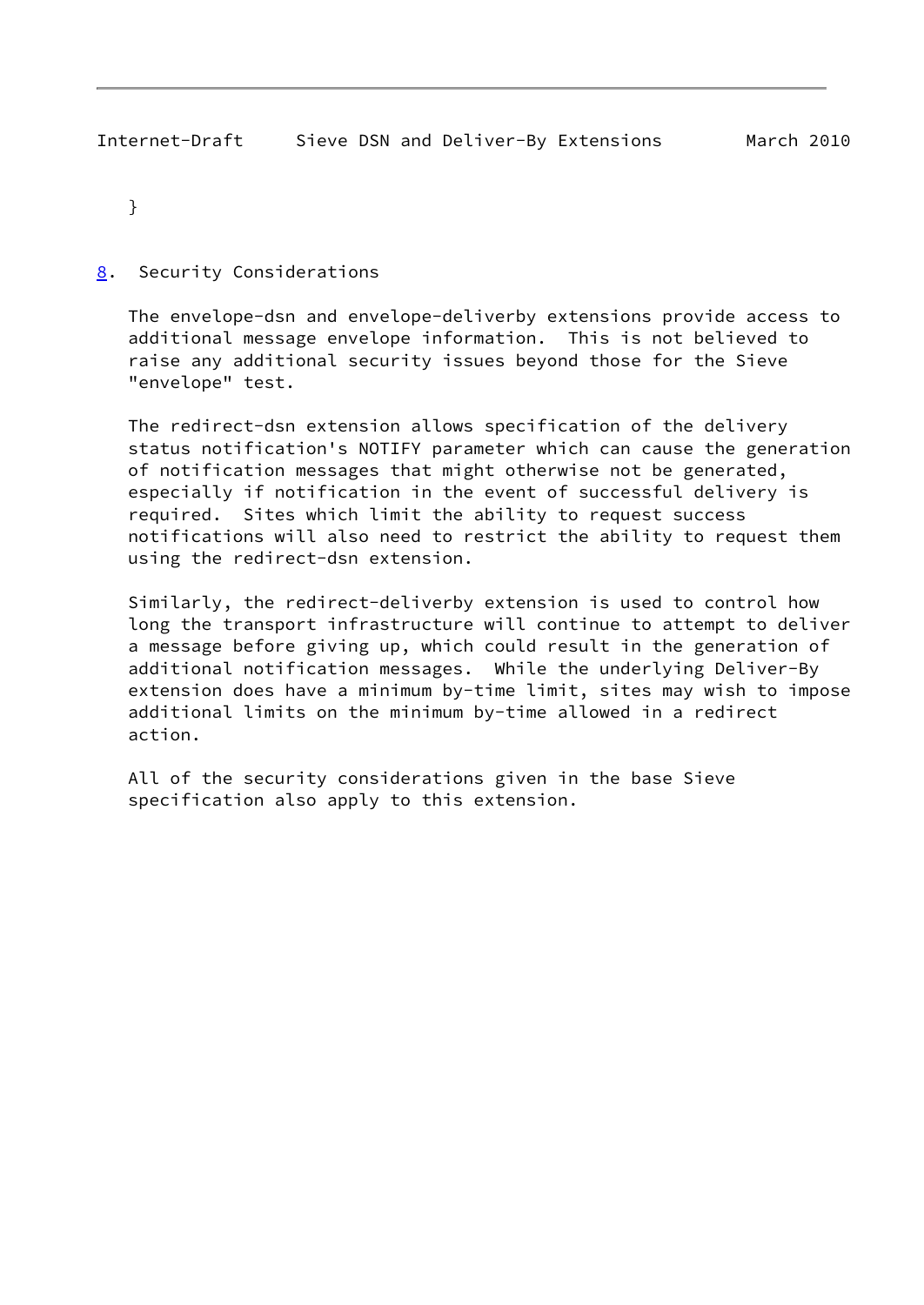<span id="page-10-0"></span>

| Internet-Draft                                | Sieve DSN and Deliver-By Extensions<br>March 2010                                                                                                                                                                                  |  |
|-----------------------------------------------|------------------------------------------------------------------------------------------------------------------------------------------------------------------------------------------------------------------------------------|--|
| IANA Considerations<br>9.                     |                                                                                                                                                                                                                                    |  |
|                                               | The following template specifies the IANA registration of the Sieve<br>extension specified in this document:                                                                                                                       |  |
| To: iana@iana.org                             | Subject: Registration of new Sieve extensions                                                                                                                                                                                      |  |
| Capability name: envelope-dsn<br>Description: | The "envelope-dsn" extension extends the envelope<br>test to allow checking of information associated<br>with the DSN ESMTP extension defined in RFC 3461.                                                                         |  |
| RFC number:                                   | RFC XXXX<br>Contact address: Sieve discussion list <sieve@ietf.org></sieve@ietf.org>                                                                                                                                               |  |
| Description:                                  | Capability name: envelope-deliverby<br>The "envelope-deliverby" extension extends the<br>envelope test to allow checking of information<br>associated with the Deliver-By ESMTP extension<br>defined in RFC 2852.                  |  |
| RFC number:                                   | RFC XXXX<br>Contact address: Sieve discussion list <sieve@ietf.org></sieve@ietf.org>                                                                                                                                               |  |
| Capability name: redirect-dsn<br>Description: | The "redirect-dsn" extension extends the redirect<br>action to allow specification of the NOTIFY and<br>RET ESMTP parameters associated with the DSN SMTP<br>extension defined in RFC 3461.                                        |  |
| RFC number:                                   | RFC XXXX<br>Contact address: Sieve discussion list <sieve@ietf.org></sieve@ietf.org>                                                                                                                                               |  |
| Description:                                  | Capability name: redirect-deliverby<br>The "redirect-deliverby" extension extends the<br>redirect action to allow specification of the BY<br>ESMTP parameter associated with the Deliver-By SMTP<br>extension defined in RFC 2852. |  |
| RFC number:                                   | RFC XXXX<br>Contact address: Sieve discussion list <sieve@ietf.org></sieve@ietf.org>                                                                                                                                               |  |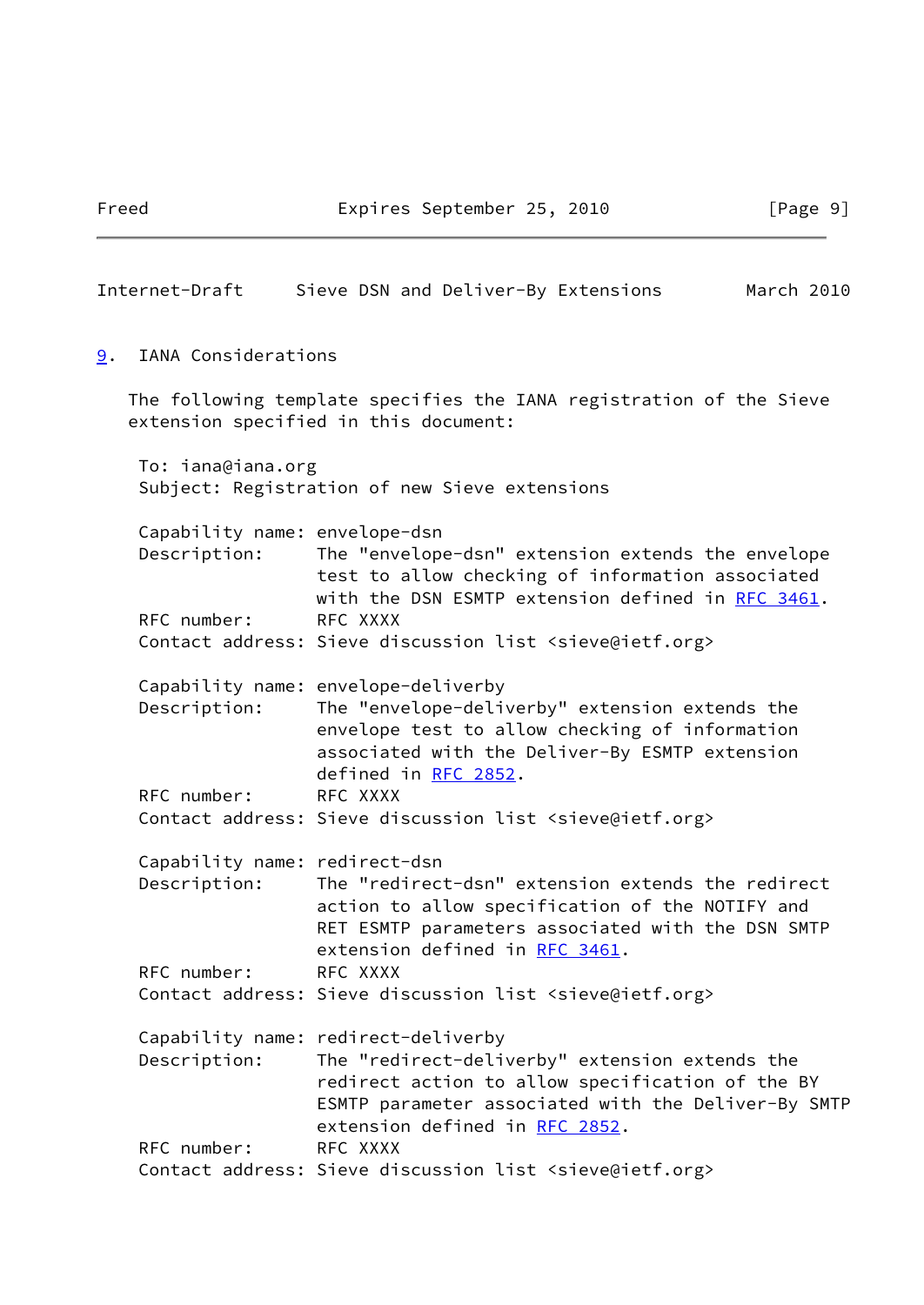This information should be added to the list of sieve extensions given on<http://www.iana.org/assignments/sieve-extensions>.

<span id="page-11-0"></span>[10.](#page-11-0) References

<span id="page-11-1"></span>

| Freed                            | Expires September 25, 2010                                                                                                                  | [Page 10]  |
|----------------------------------|---------------------------------------------------------------------------------------------------------------------------------------------|------------|
| Internet-Draft                   | Sieve DSN and Deliver-By Extensions                                                                                                         | March 2010 |
|                                  | 10.1. Normative references                                                                                                                  |            |
| $\lceil \mathsf{RFC2119} \rceil$ | Bradner, S., "Key words for use in RFCs to Indicate<br>Requirement Levels", BCP 14, RFC 2119, March 1997.                                   |            |
| [RFC2852]                        | Newman, D., "Deliver By SMTP Service Extension", RFC 2852,<br>June 2000.                                                                    |            |
| [RFC3461]                        | Moore, K., "Simple Mail Transfer Protocol (SMTP) Service<br>Extension for Delivery Status Notifications (DSNs)",<br>RFC 3461, January 2003. |            |
| [RFC5228]                        | Guenther, P. and T. Showalter, "Sieve: An Email Filtering<br>Language", RFC 5228, January 2008.                                             |            |
| $\lceil$ RFC5231]                | Segmuller, W. and B. Leiba, "Sieve Email Filtering:<br>Relational Extension", RFC 5231, January 2008.                                       |            |
| $\lceil$ RFC5234]                | Crocker, D. and P. Overell, "Augmented BNF for Syntax<br>Specifications: ABNF", STD 68, RFC 5234, January 2008.                             |            |
| [RFC5321]                        | Klensin, J., "Simple Mail Transfer Protocol", RFC 5321,<br>October 2008.                                                                    |            |
|                                  | 10.2. Informative references                                                                                                                |            |
|                                  | [RFC3501] Crispin, M., "INTERNET MESSAGE ACCESS PROTOCOL - VERSION<br>4rev1", RFC 3501, March 2003.                                         |            |

<span id="page-11-2"></span> [RFC3894] Degener, J., "Sieve Extension: Copying Without Side Effects", [RFC 3894](https://datatracker.ietf.org/doc/pdf/rfc3894), October 2004.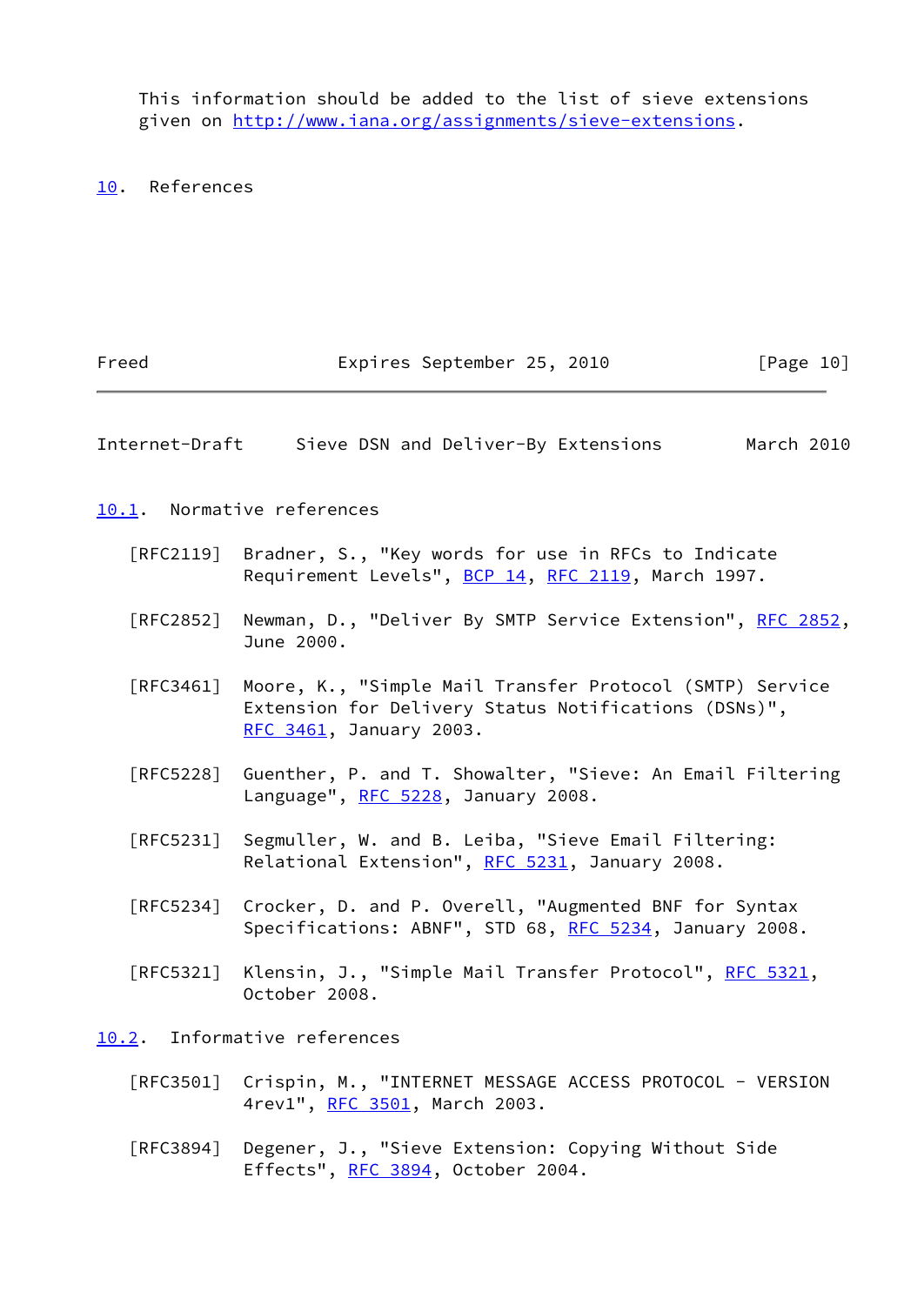### <span id="page-12-0"></span>[Appendix A.](#page-12-0) Acknowledgements

 Cyrus Daboo, Derek Diget, Philip Guenther, Arnt Gulbrandsen, Barry Leiba, Andrew McKeon, Alexey Melnikov, Chris Newman, Aaron Stone, and Alexandros Vellis provided helpful suggestions and corrections.

Freed Expires September 25, 2010 [Page 11]

Internet-Draft Sieve DSN and Deliver-By Extensions March 2010

Author's Address

 Ned Freed Oracle 800 Royal Oaks Monrovia, CA 91016-6347 USA

 Phone: +1 909 457 4293 Email: ned.freed@mrochek.com